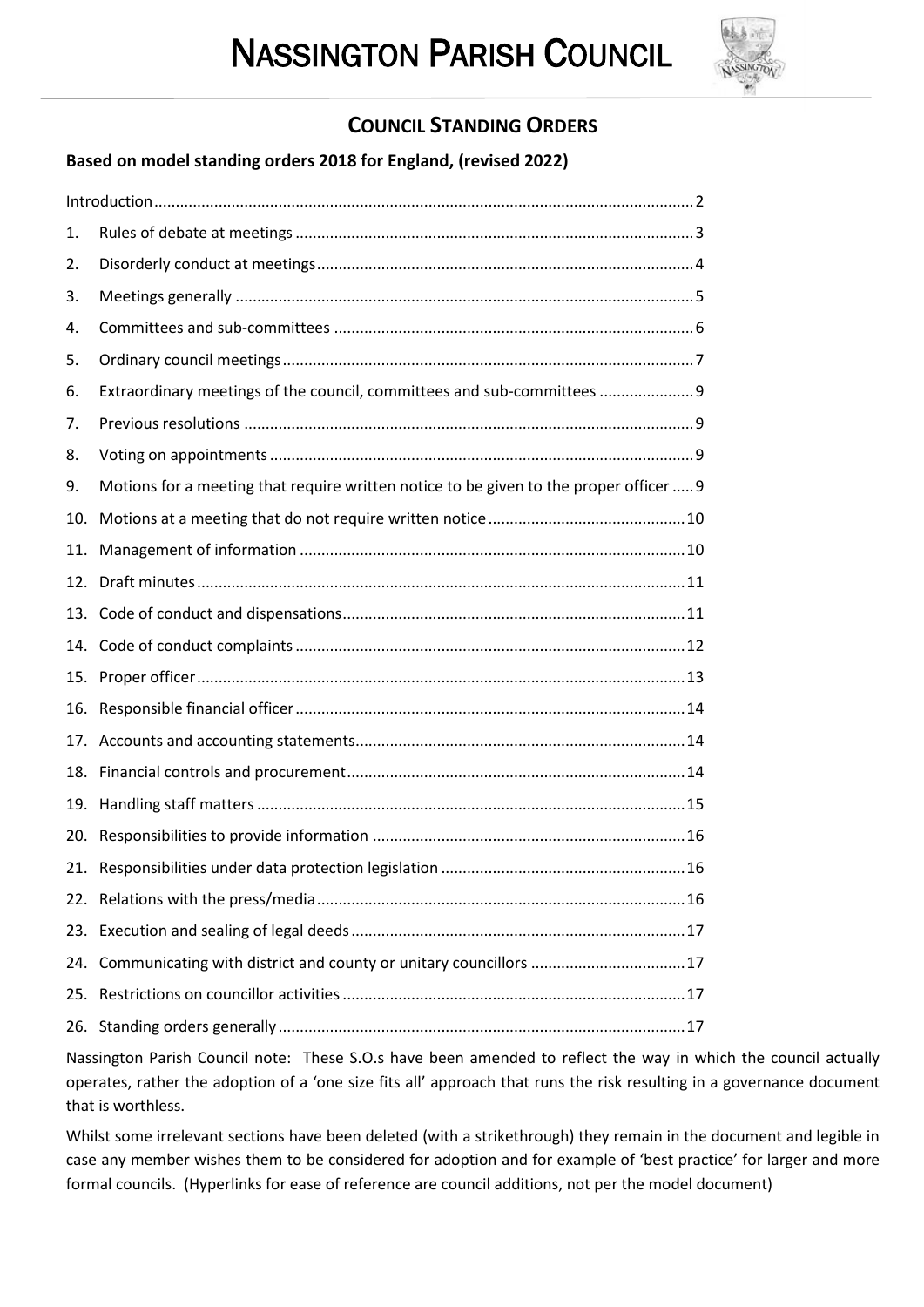# <span id="page-1-0"></span>**Introduction**

These model standing orders update the National Association of Local Council (NALC) model standing orders contained in "Local Councils Explained" by Meera Tharmarajah (© 2013 NALC). This publication contains new model standing orders which reference new legislation introduced after 2013 when the last model standing orders were published.

#### **How to use model standing orders**

Standing orders are the written rules of a local council. Standing orders are essential to regulate the proceedings of a meeting. A council may also use standing orders to confirm or refer to various internal organisational and administrative arrangements. The standing orders of a council are not the same as the policies of a council but standing orders may refer to them.

Local councils operate within a wide statutory framework. NALC model standing orders incorporate and reference many statutory requirements to which councils are subject. It is not possible for the model standing orders to contain or reference all the statutory or legal requirements which apply to local councils. For example, it is not practical for model standing orders to document all obligations under data protection legislation. The statutory requirements to which a council is subject apply whether or not they are incorporated in a council's standing orders.

The model standing orders do not include model financial regulations. Financial regulations are standing orders to regulate and control the financial affairs and accounting procedures of a local council. The financial regulations, as opposed to the standing orders of a council, include most of the requirements relevant to the council's Responsible Financial Officer. Model financial regulations are available to councils in membership of NALC.

#### **Drafting notes**

Model standing orders that are in bold type contain legal and statutory requirements. It is recommended that councils adopt them without changing them or their meaning. Model standing orders not in bold are designed to help councils operate effectively but they do not contain statutory requirements so they may be adopted as drafted or amended to suit a council's needs. It is NALC's view that all model standing orders will generally be suitable for councils.

For convenience, the word "councillor" is used in model standing orders and, unless the context suggests otherwise, includes a non-councillor with or without voting rights.

A model standing order that includes brackets like this '( )' requires information to be inserted by a council. A model standing order that includes brackets like this '[ ]' and the term 'OR' provides alternative options for a council to choose from when determining standing orders.

NPC note: Items shown thus in **bold and blue** are not per the model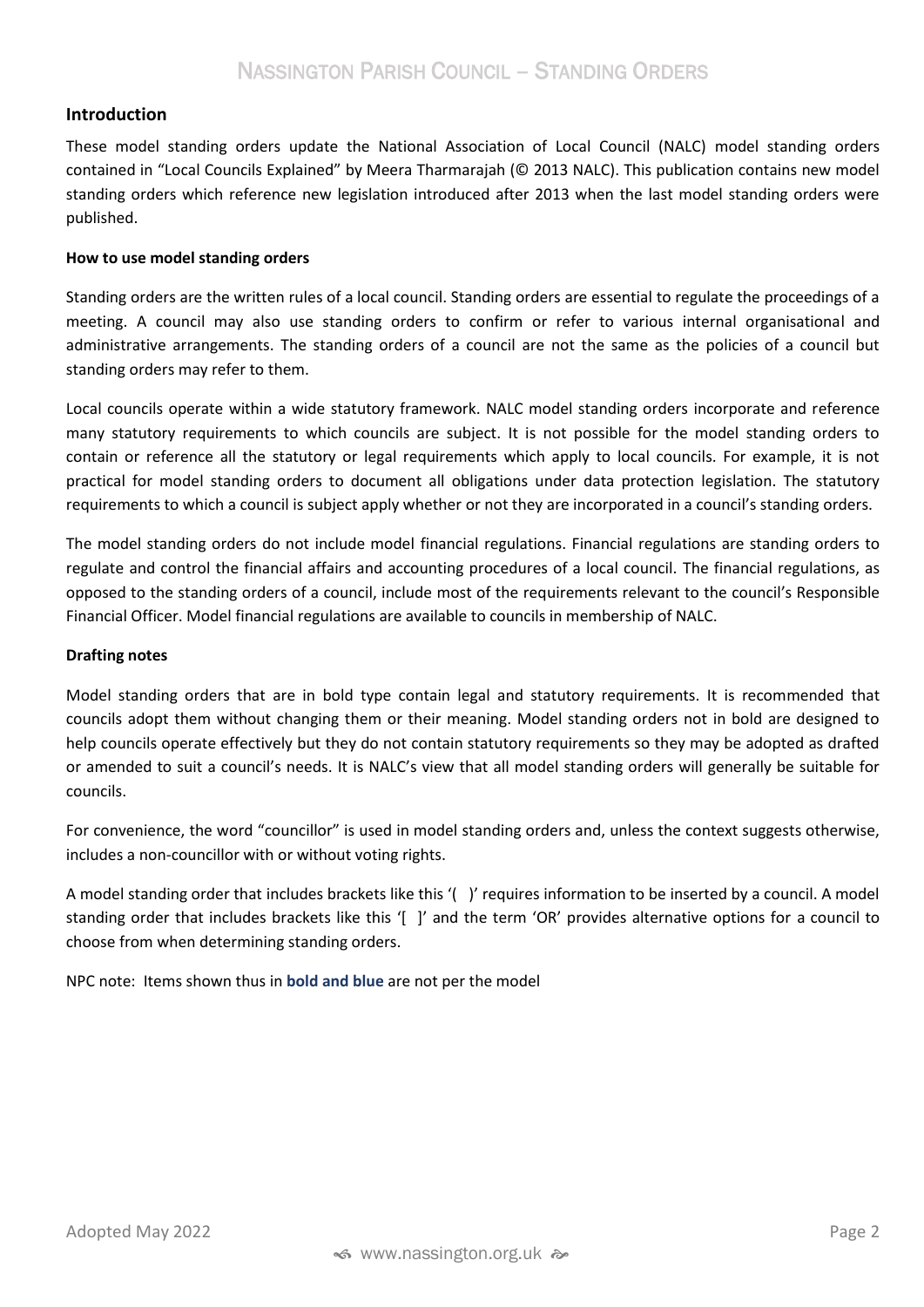# <span id="page-2-0"></span>**1. Rules of debate at meetings**

a [Motions](https://www.lucidmeetings.com/glossary/motion) on the agenda shall be considered in the order that they appear unless the order is changed at the discretion of the chair of the meeting.

A motion (including an amendment) shall not be progressed unless it has been moved and seconded.

A motion on the agenda that is not moved by its proposer may be treated by the chair of the meeting as withdrawn.

- b If a motion (including an amendment) has been seconded, it may be withdrawn by the proposer only with the consent of the seconder and the meeting.
- c An amendment is a proposal to remove or add words to a motion. It shall not negate the motion.
- d If an amendment to the original motion is carried, the original motion (as amended) becomes the substantive motion upon which further amendment(s) may be moved.

An amendment shall not be considered unless early verbal notice of it is given at the meeting and, if requested by the chair of the meeting, is expressed in writing to the chair.

A councillor may move an amendment to his/hers/ their own motion if agreed by the meeting. If a motion has already been seconded, the amendment shall be with the consent of the seconder and the meeting.

If there is more than one amendment to an original or substantive motion, the amendments shall be moved in the order directed by the chair of the meeting.

Subject to standing order 1(k), only one amendment shall be moved and debated at a time, the order of which shall be directed by the chair of the meeting.

e One or more amendments may be discussed together if the chair of the meeting considers this expedient but each amendment shall be voted upon separately.

A councillor may not move more than one amendment to an original or substantive motion.

The mover of an amendment has no right of reply at the end of debate on it.

Where a series of amendments to an original motion are carried, the mover of the original motion shall have a right of reply either at the end of debate on the first amendment or at the very end of debate on the final substantive motion immediately before it is put to the vote.

f Unless permitted by the chair of the meeting, a councillor may speak once in the debate on a motion except:

i. to speak on an amendment moved by another councillor;

- ii. to move or speak on another amendment if the motion has been amended since he/she/they last spoke;
- iii. to make a point of order;
- iv. to give a personal explanation; or
- v. to exercise a right of reply.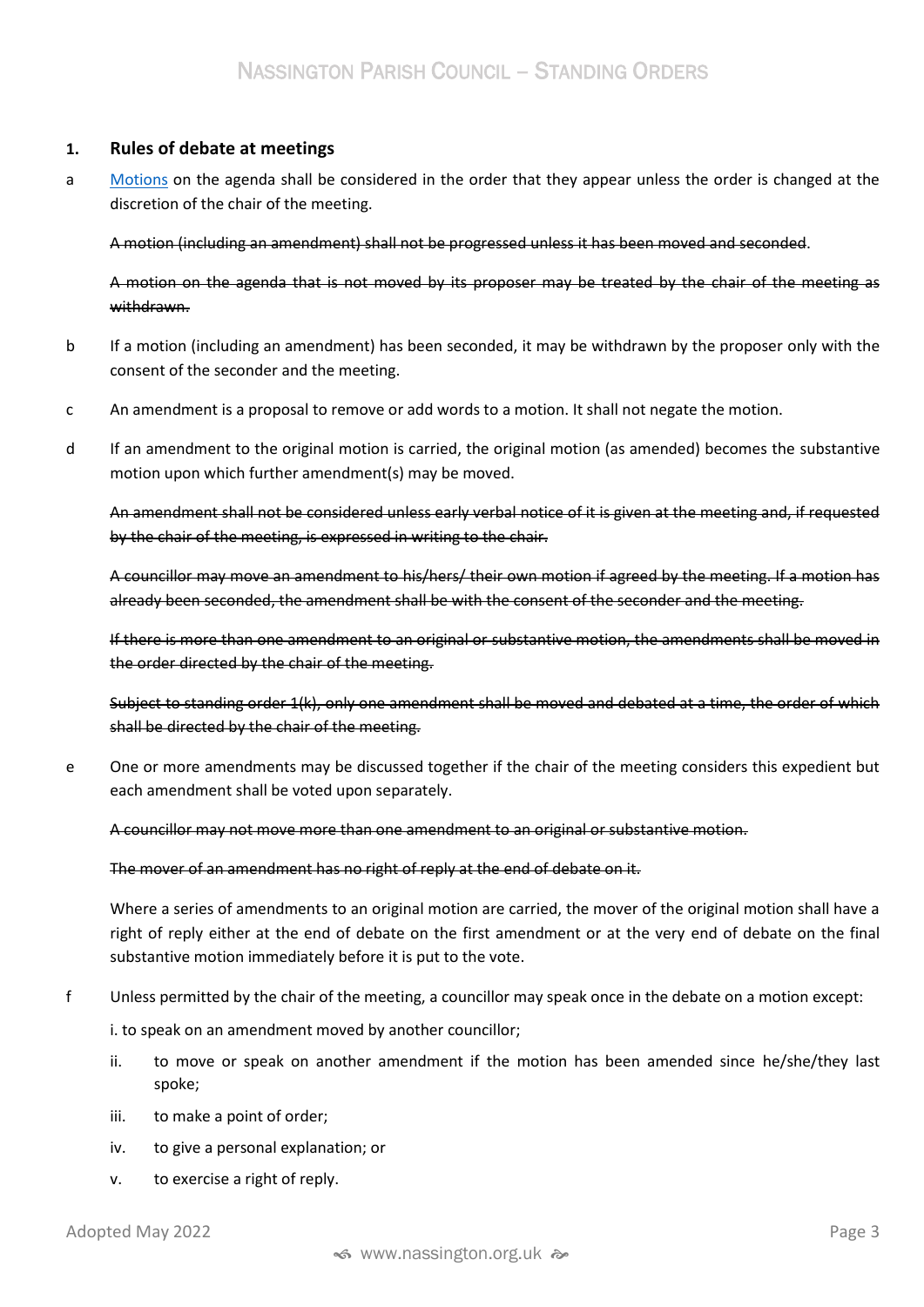- g During the debate on a motion, a councillor may interrupt only on a point of order or a personal explanation and the councillor who was interrupted shall stop speaking. A councillor raising a point of order shall identify the standing order which he/she/they considers has been breached or specify the other irregularity in the proceedings of the meeting he/she/they is concerned by.
- h A point of order shall be decided by the chair of the meeting and his/hers/ their decision shall be final.
- i When a motion is under debate, no other motion shall be moved except:
	- i. to amend the motion;
	- ii. to proceed to the next business;
	- iii. to adjourn the debate;
	- iv. to put the motion to a vote;
	- v. to ask a person to be no longer heard or to leave the meeting;
	- vi. to refer a motion to a committee or sub-committee for consideration;
	- vii. to exclude the public and press;
	- viii. to adjourn the meeting; or
	- ix. to suspend particular standing order(s) excepting those which reflect mandatory statutory or legal requirements.
- j Before an original or substantive motion is put to the vote, the chair of the meeting shall be satisfied that the motion has been sufficiently debated and that the mover of the motion under debate has exercised or waived his/hers/ their right of reply.
- k Excluding motions moved under standing order 1(r), the contributions or speeches by a councillor shall relate only to the motion under discussion and shall not exceed (**1)** minutes without the consent of the chair of the meeting.

## <span id="page-3-0"></span>**2. Disorderly conduct at meetings**

- a No person shall obstruct the transaction of business at a meeting or behave offensively or improperly. If this standing order is ignored, the chair of the meeting shall request such person(s) to moderate or improve their conduct.
- b If person(s) disregard(s) the request of the chair of the meeting to moderate or improve their conduct, any councillor or the chair of the meeting may move that the person be no longer heard or be excluded from the meeting. The motion, if seconded, shall be put to the vote without discussion.
- c If a resolution made under standing order 2(b) is ignored, the chair of the meeting may take further reasonable steps to restore order or to progress the meeting. This may include temporarily suspending or closing the meeting.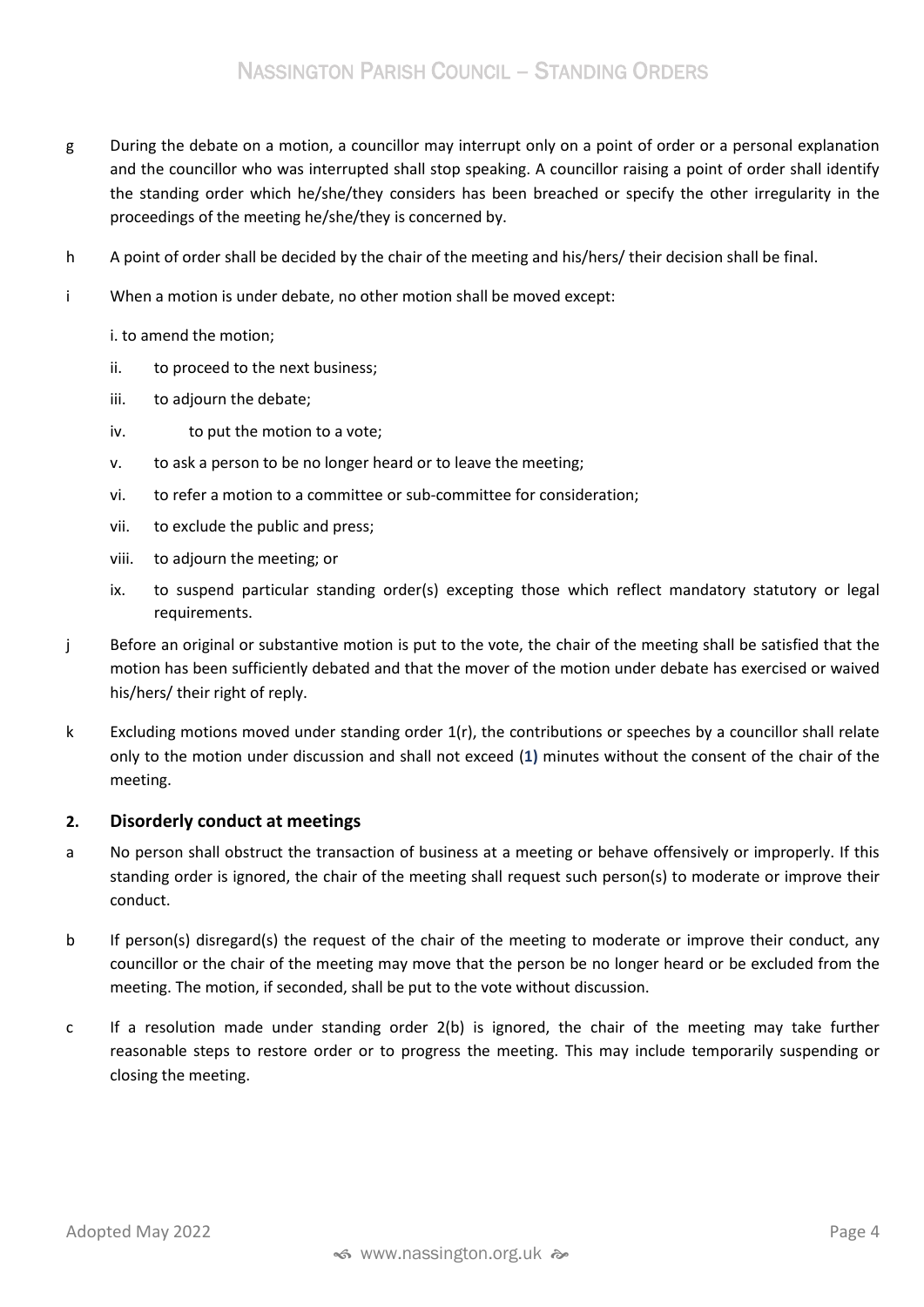### <span id="page-4-0"></span>**3. Meetings generally**

Full Council meetings Committee meetings Sub-committee meetings **•** 

- a **Meetings shall not take place in premises which at the time of the meeting are used for the supply of alcohol unless no other premises are available free of charge or at a reasonable cost.**
- b **The minimum three clear days for notice of a meeting does not include the day on which notice was issued, the day of the meeting, a Sunday, a day of the Christmas break, a day of the Easter break or of a bank holiday or a day appointed for public thanksgiving or mourning.**
- c **The minimum three clear days' public notice for a meeting does not include the day on which the notice was issued or the day of the meeting unless the meeting is convened at shorter notice** OR [The minimum three clear days' public notice of a meeting does not include the day on which the notice was issued or the day of the meeting].
- ● d **Meetings shall be open to the public unless their presence is prejudicial to the public interest by reason of the confidential nature of the business to be transacted or for other special reasons. The public's exclusion from part or all of a meeting shall be by a resolution which shall give reasons for the public's exclusion.**
	- e Members of the public may make representations, answer questions, and give evidence at a meeting which they are entitled to attend in respect of the business on the agenda.
	- f The period of time designated for public participation at a meeting in accordance with standing order 3(e) shall not exceed (**15)** minutes unless directed by the chair of the meeting.
	- g Subject to standing order 3(f), a member of the public shall not speak for more than (**2**) minutes.
	- h In accordance with standing order 3(e), a question shall not require a response at the meeting nor start a debate on the question. The chair of the meeting may direct that a written or oral response be given.
	- i A person shall stand when requesting to speak and when speaking (except when a person has a disability or is likely to suffer discomfort) OR [A person shall raise his/hers/ their hand when requesting to speak and stand when speaking (except when a person has a disability or is likely to suffer discomfort). The chair of the meeting may at any time permit a person to be seated when speaking.
	- j A person who speaks at a meeting shall direct his/hers/ their comments to the chair of the meeting.
	- k Only one person is permitted to speak at a time. If more than one person wants to speak, the chair of the meeting shall direct the order of speaking.
- ● l **Subject to standing order 3(m), a person who attends a meeting is permitted to report on the meeting whilst the meeting is open to the public. To "report" means to film, photograph, make an audio recording of meeting proceedings, use any other means for enabling persons not present to see or hear the meeting as it takes place or later or to report or to provide oral or written commentary about the meeting so that the report or commentary is available as the meeting takes place or later to persons not present.**
- ● m **A person present at a meeting may not provide an oral report or oral commentary about a meeting as it takes place, without permission.**
- ● n **The press shall be provided with reasonable facilities for the taking of their report of all or part of a meeting at which they are entitled to be present.**
- o **Subject to standing orders which indicate otherwise, anything authorised or required to be done by, to or before the Chair of the Council may in his/hers/ their absence be done by, to or before the Vice-Chair of the**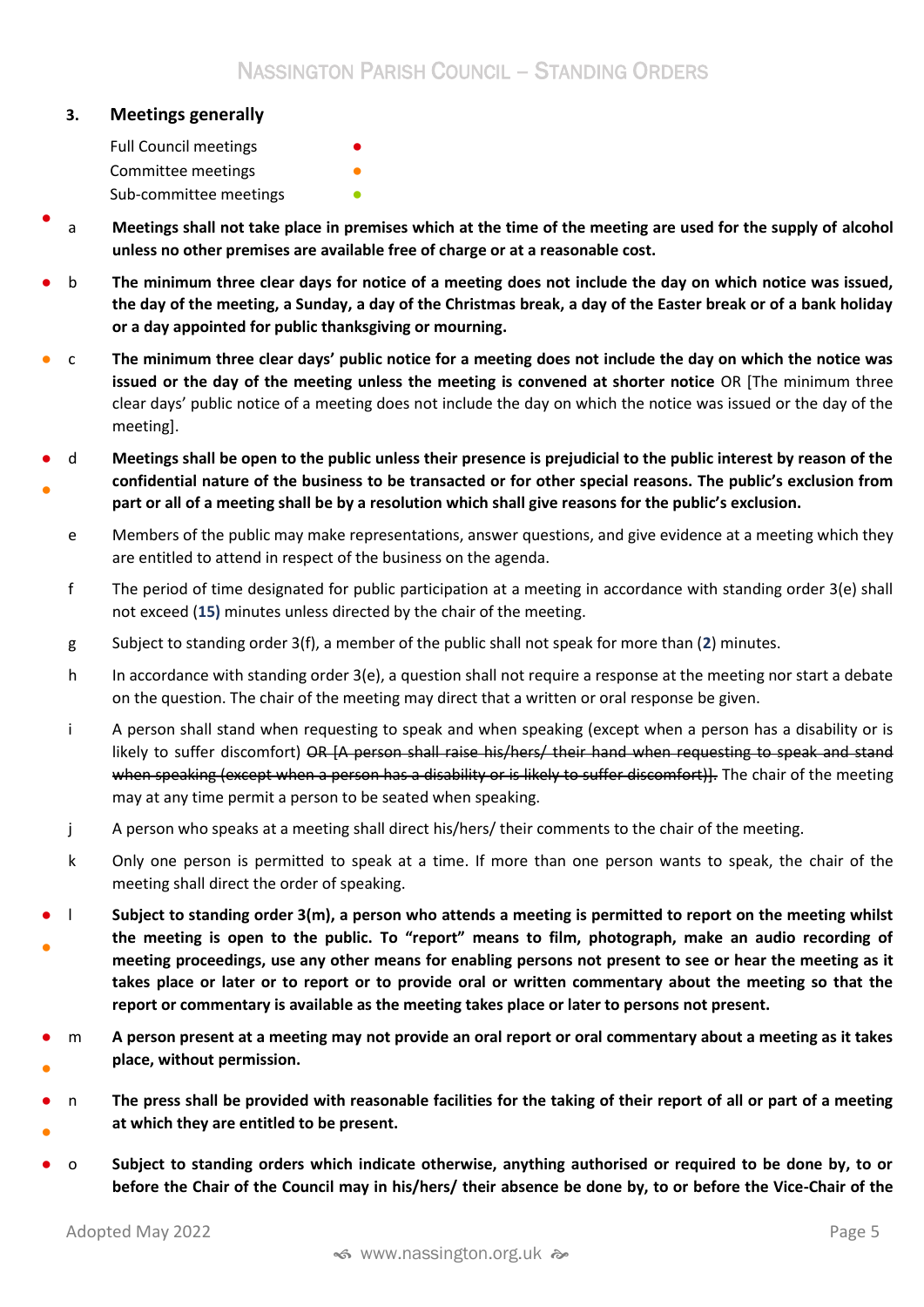**Council (if there is one).**

- p **The Chair of the Council, if present, shall preside at a meeting. If the Chair is absent from a meeting, the Vice-Chair of the Council (if there is one) if present, shall preside. If both the Chair and the Vice-Chair are absent from a meeting, a councillor as chosen by the councillors present at the meeting shall preside at the meeting.**
- ● q **Subject to a meeting being quorate, all questions at a meeting shall be decided by a majority of the councillors and non-councillors with voting rights present and voting.**
- ● r **The chair of a meeting may give an original vote on any matter put to the vote, and in the case of an equality of votes may exercise his/hers/ their casting vote whether or not he/she/they gave an original vote.**
- *See standing orders 5(h) and (i) for the different rules that apply in the election of the Chair of the Council at the annual meeting of the Council.*
- s **Unless standing orders provide otherwise, voting on a question shall be by a show of hands. At the request of a councillor, the voting on any question shall be recorded so as to show whether each councillor present and voting gave his/hers/ their vote for or against that question.** Such a request shall be made before moving on to the next item of business on the agenda.
	- t The minutes of a meeting shall include an accurate record of the following:
		- i. the time and place of the meeting;
		- ii. the names of councillors who are present and the names of councillors who are absent;
		- iii. interests that have been declared by councillors and non-councillors with voting rights;
		- iv. the grant of dispensations (if any) to councillors and non-councillors with voting rights;
		- v. whether a councillor or non-councillor with voting rights left the meeting when matters that they held interests in were being considered;
		- vi. if there was a public participation session; and
		- vii. the resolutions made.
- ● ● u **A councillor or a non-councillor with voting rights who has a disclosable pecuniary interest or another interest as set out in the Council's code of conduct in a matter being considered at a meeting is subject to statutory limitations or restrictions under the code on his/hers/ their right to participate and vote on that matter.**
- v **No business may be transacted at a meeting unless at least one-third of the whole number of members of the Council are present and in no case shall the quorum of a meeting be less than three.**

*See standing order 4d(viii) for the quorum of a committee or sub-committee meeting.* 

- ● w **If a meeting is or becomes inquorate no business shall be transacted and the meeting shall be closed. The business on the agenda for the meeting shall be adjourned to another meeting.**
- ●

●

x **A meeting shall not exceed a period of ( 2 ) hours.**

## <span id="page-5-0"></span>**4. Committees and sub-committees**

a **Unless the Council determines otherwise, a committee may appoint a sub-committee whose terms of reference and members shall be determined by the committee.**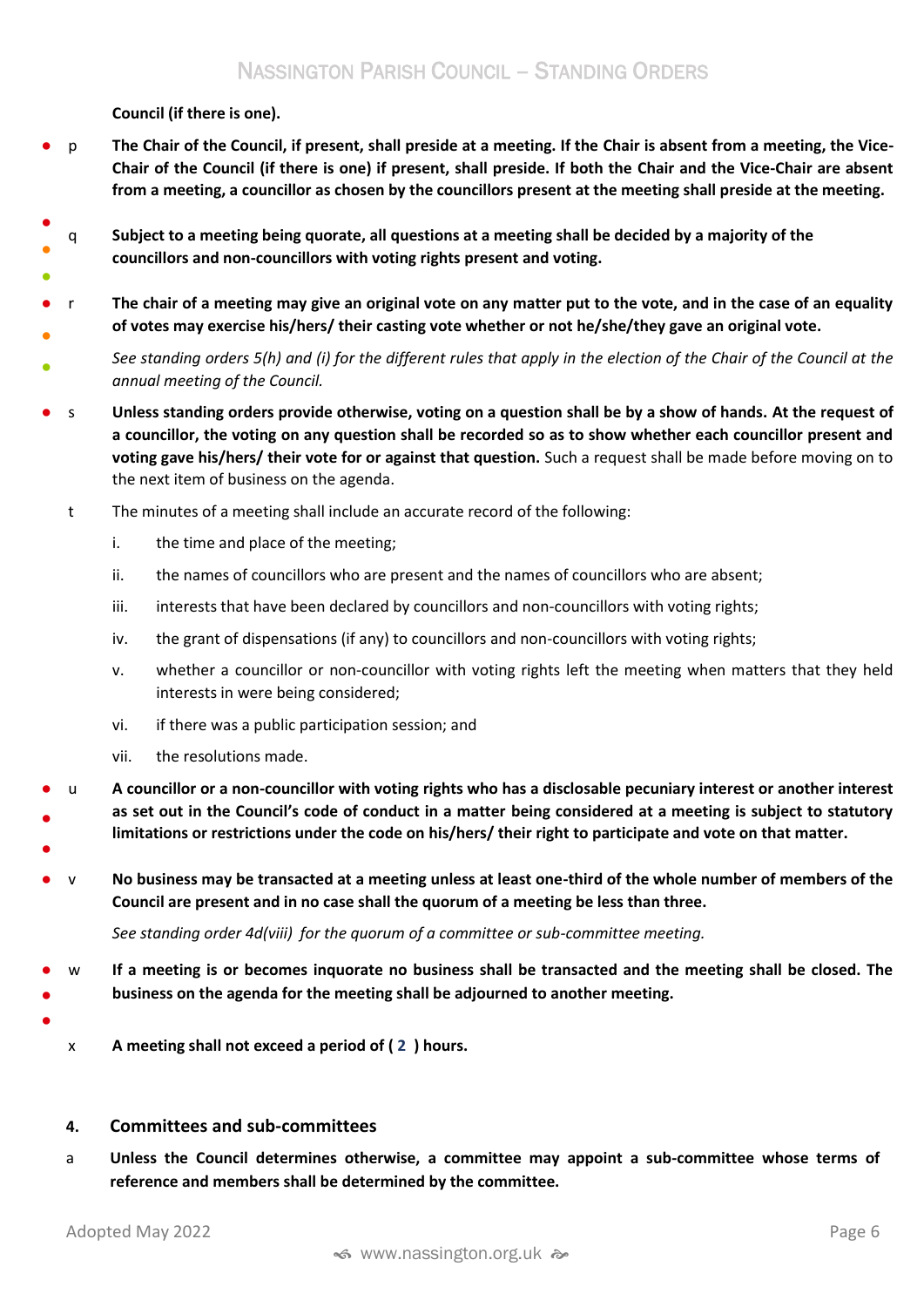- b **The members of a committee may include non-councillors unless it is a committee which regulates and controls the finances of the Council.**
- c **Unless the Council determines otherwise, all the members of an advisory committee and a sub-committee of the advisory committee may be non-councillors.**
- d The Council may appoint standing committees or other committees as may be necessary, and:
	- i. shall determine their terms of reference;
	- ii. shall determine the number and time of the ordinary meetings of a standing committee up until the date of the next annual meeting of the Council;
	- iii. shall permit a committee, other than in respect of the ordinary meetings of a committee, to determine the number and time of its meetings;
	- iv. shall, subject to standing orders 4(b) and (c), appoint and determine the terms of office of members of such a committee;
	- v. may, subject to standing orders 4(b) and (c), appoint and determine the terms of office of the substitute members to a committee whose role is to replace the ordinary members at a meeting of a committee if the ordinary members of the committee confirm to the Proper Officer ( ) days before the meeting that they are unable to attend;
	- vi. shall, after it has appointed the members of a standing committee, appoint the chair of the standing committee;
	- vii. shall permit a committee other than a standing committee, to appoint its own chair at the first meeting of the committee;
	- viii. shall determine the place, notice requirements and quorum for a meeting of a committee and a subcommittee which, in both cases, shall be no less than three;
	- ix. shall determine if the public may participate at a meeting of a committee;
	- x. shall determine if the public and press are permitted to attend the meetings of a sub-committee and also the advance public notice requirements, if any, required for the meetings of a sub-committee;
	- xi. shall determine if the public may participate at a meeting of a sub-committee that they are permitted to attend; and
	- xii. may dissolve a committee or a sub-committee.

## <span id="page-6-0"></span>**5. Ordinary council meetings**

- a **In an election year, the annual meeting of the Council shall be held on or within 14 days following the day on which the councillors elected take office.**
- b **In a year which is not an election year, the annual meeting of the Council shall be held on such day in May as the Council decides.**
- c **If no other time is fixed, the annual meeting of the Council shall take place at 6pm.**
- d **In addition to the annual meeting of the Council, at least three other ordinary meetings shall be held in each year on such dates and times as the Council decides.**
- e **The first business conducted at the annual meeting of the Council shall be the election of the Chair and Vice-Chair (if there is one) of the Council.**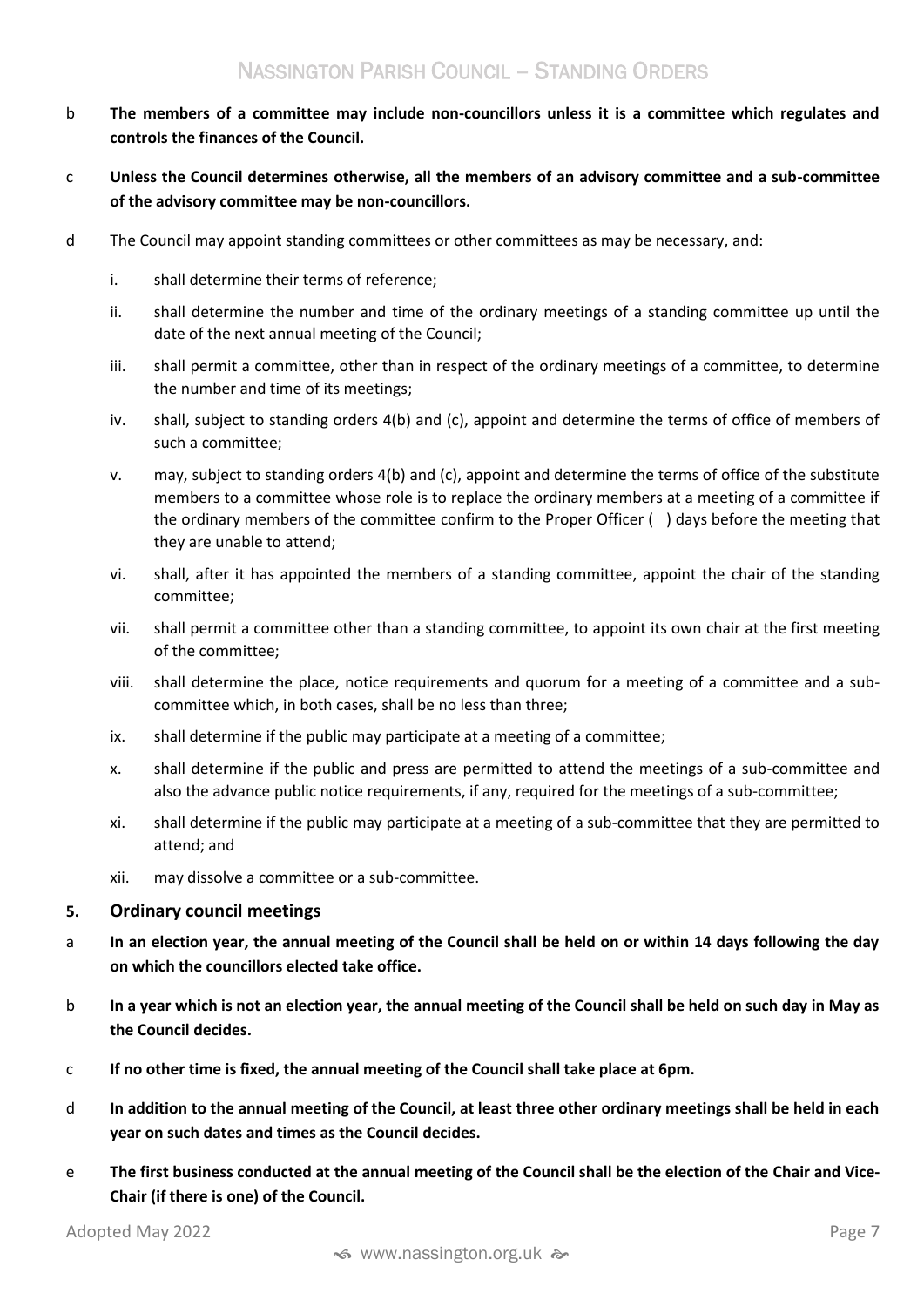- f **The Chair of the Council, unless he/she/they has resigned or becomes disqualified, shall continue in office and preside at the annual meeting until his/hers/ their successor is elected at the next annual meeting of the Council.**
- g **The Vice-Chair of the Council, if there is one, unless he/she/they resigns or becomes disqualified, shall hold office until immediately after the election of the Chair of the Council at the next annual meeting of the Council.**
- h **In an election year, if the current Chair of the Council has not been re-elected as a member of the Council, he/she/they shall preside at the annual meeting until a successor Chair of the Council has been elected. The current Chair of the Council shall not have an original vote in respect of the election of the new Chair of the Council but shall give a casting vote in the case of an equality of votes.**
- i **In an election year, if the current Chair of the Council has been re-elected as a member of the Council, he/she/they shall preside at the annual meeting until a new Chair of the Council has been elected. He/she/they may exercise an original vote in respect of the election of the new Chair of the Council and shall give a casting vote in the case of an equality of votes.**
- j Following the election of the Chair of the Council and Vice-Chair (if there is one) of the Council at the annual meeting, the business shall include:
- k **In an election year, delivery by the Chair of the Council and councillors of their acceptance of office forms unless the Council resolves for this to be done at a later date. In a year which is not an election year, delivery by the Chair of the Council of his/hers/ their acceptance of office form unless the Council resolves for this to be done at a later date;**
	- i. Confirmation of the accuracy of the minutes of the last meeting of the Council;
	- ii. Receipt of the minutes of the last meeting of a committee;
	- iii. Consideration of the recommendations made by a committee;
	- iv. Review of delegation arrangements to committees, sub-committees, staff and other local authorities;
	- v. Review of the terms of reference for committees;
	- vi. Appointment of members to existing committees;
	- vii. Appointment of any new committees in accordance with standing order 4;
	- viii. Review and adoption of appropriate standing orders and financial regulations;
	- ix. Review of arrangements (including legal agreements) with other local authorities, not-for-profit bodies and businesses.
	- x. Review of representation on or work with external bodies and arrangements for reporting back;
	- xi. In an election year, to make arrangements with a view to the Council becoming eligible to exercise the general power of competence in the future;
	- xii. Review of inventory of land and other assets including buildings and office equipment;
	- xiii. Confirmation of arrangements for insurance cover in respect of all insurable risks;
	- xiv. Review of the Council's and/or staff subscriptions to other bodies;
	- xv. Review of the Council's complaints procedure;
	- xvi. Review of the Council's policies, procedures and practices in respect of its obligations under freedom of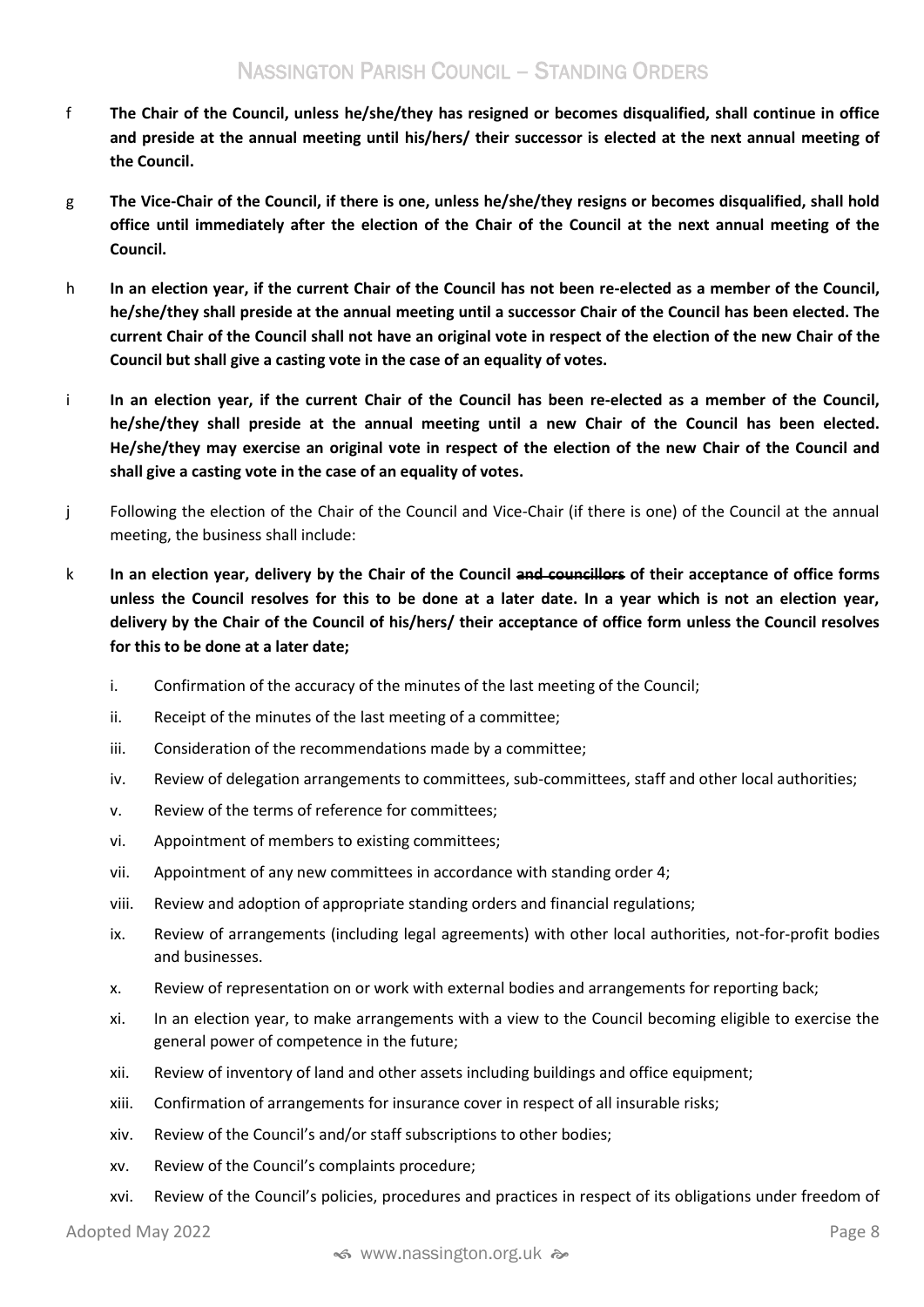information and data protection legislation (see also standing orders 11, 20 and 21);

- xvii. Review of the Council's policy for dealing with the press/media;
- xviii. Review of the Council's employment policies and procedures;
- xix. Review of the Council's expenditure incurred under s.137 of the Local Government Act 1972 or the general power of competence.
- xx. Determining the time and place of ordinary meetings of the Council up to and including the next annual meeting of the Council.

### <span id="page-8-0"></span>**6. Extraordinary meetings of the council, committees and sub-committees**

- a **The Chair of the Council may convene an extraordinary meeting of the Council at any time.**
- b **If the Chair of the Council does not call an extraordinary meeting of the Council within seven days of having been requested in writing to do so by two councillors, any two councillors may convene an extraordinary meeting of the Council. The public notice giving the time, place and agenda for such a meeting shall be signed by the two councillors.**

The chair of a committee [or a sub-committee] may convene an extraordinary meeting of the committee [or the sub-committee] at any time.

If the chair of a committee [or a sub-committee] does not call an extraordinary meeting within ( 7 ) days of having been requested to do so by () members of the committee [or the sub-committee], any () members of the committee [or the sub-committee] may convene an extraordinary meeting of the committee [or a subcommittee].

#### <span id="page-8-1"></span>**7. Previous resolutions**

- a A resolution shall not be reversed within six months except either by a special motion, which requires written notice by at least ( **4** ) councillors to be given to the Proper Officer in accordance with standing order 9, or by a motion moved in pursuance of the recommendation of a committee or a sub-committee.
- b When a motion moved pursuant to standing order 7(a) has been disposed of, no similar motion may be moved for a further six months.

#### <span id="page-8-2"></span>**8. Voting on appointments**

a Where more than two persons have been nominated for a position to be filled by the Council and none of those persons has received an absolute majority of votes in their favour, the name of the person having the least number of votes shall be struck off the list and a fresh vote taken. This process shall continue until a majority of votes is given in favour of one person. A tie in votes may be settled by the casting vote exercisable by the chair of the meeting.

## <span id="page-8-3"></span>**9. Motions for a meeting that require written notice to be given to the proper officer**

- a A motion shall relate to the responsibilities of the meeting for which it is tabled and, in any event, shall relate to the performance of the Council's statutory functions, powers and obligations or an issue which specifically affects the Council's area or its residents.
- b No motion may be moved at a meeting unless it is on the agenda and the mover has given written notice of its wording to the Proper Officer at least (**8**) clear days before the meeting. Clear days do not include the day of the notice or the day of the meeting.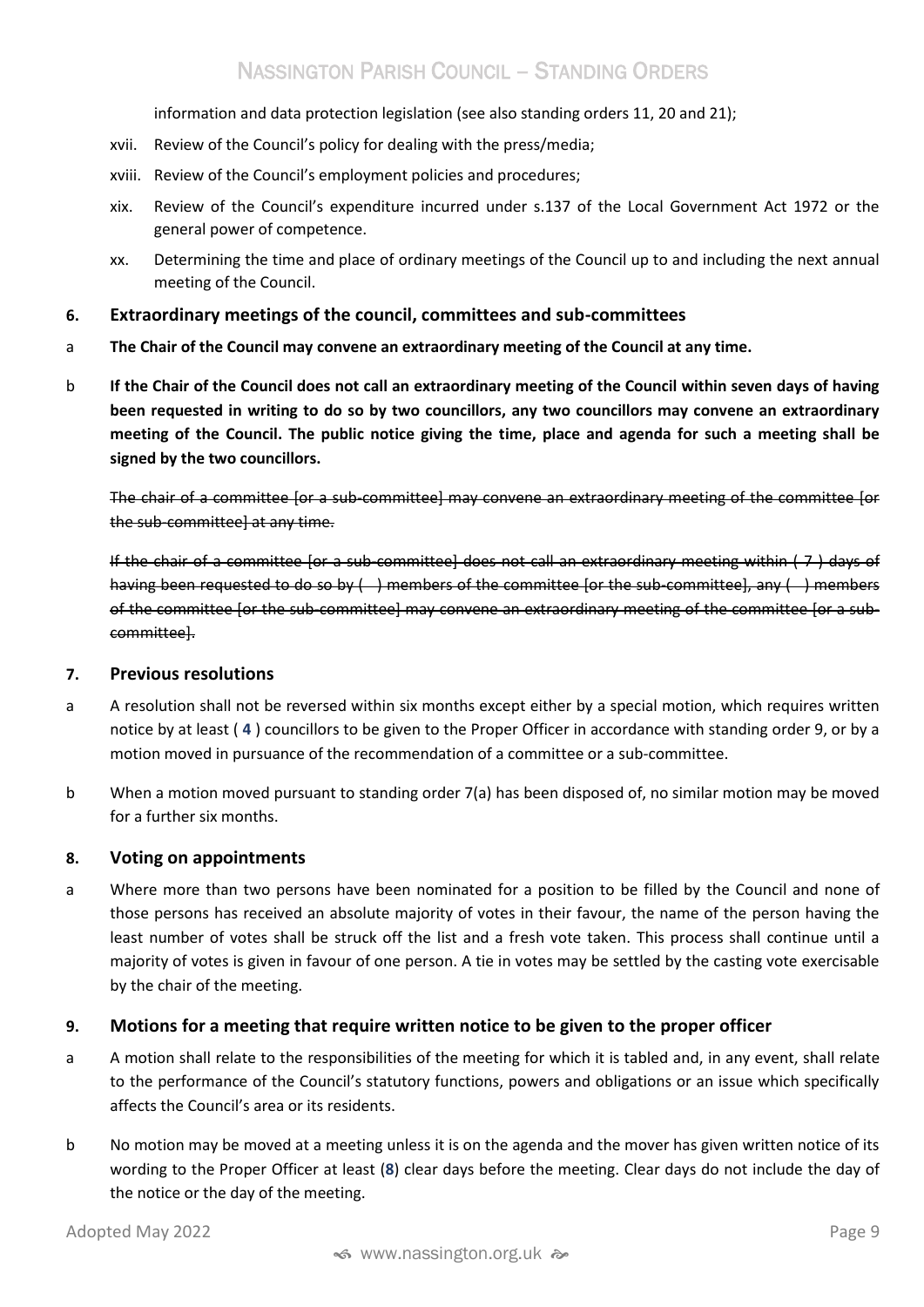- c The Proper Officer may, before including a motion on the agenda received in accordance with standing order 9(b), correct obvious grammatical or typographical errors in the wording of the motion.
- d If the Proper Officer considers the wording of a motion received in accordance with standing order 9(b) is not clear in meaning, the motion shall be rejected until the mover of the motion resubmits it, so that it can be understood, in writing, to the Proper Officer at least (**6**) clear days before the meeting.
- e If the wording or subject of a proposed motion is considered improper, the Proper Officer shall consult with the chair of the forthcoming meeting or, as the case may be, the councillors who have convened the meeting, to consider whether the motion shall be included in the agenda or rejected.
- f The decision of the Proper Officer as to whether or not to include the motion on the agenda shall be final.
- g Motions received shall be recorded and numbered in the order that they are received.
- h Motions rejected shall be recorded with an explanation by the Proper Officer of the reason for rejection.

#### <span id="page-9-0"></span>**10. Motions at a meeting that do not require written notice**

a The following motions may be moved at a meeting without written notice to the Proper Officer:

i. to correct an inaccuracy in the draft minutes of a meeting;

- i. to move to a vote;
- ii. to defer consideration of a motion;
- iii. to refer a motion to a particular committee or sub-committee;
- iv. to appoint a person to preside at a meeting;
- v. to change the order of business on the agenda;
- vi. to proceed to the next business on the agenda;
- vii. to require a written report;
- viii. to appoint a committee or sub-committee and their members;
- ix. to extend the time limits for speaking;
- x. to exclude the press and public from a meeting in respect of confidential or other information which is prejudicial to the public interest;
- xi. to not hear further from a councillor or a member of the public;
- xii. to exclude a councillor or member of the public for disorderly conduct;
- xiii. to temporarily suspend the meeting;
- xiv. to suspend a particular standing order (unless it reflects mandatory statutory or legal requirements);
- xv. to adjourn the meeting; or
- xvi. to close the meeting.

#### <span id="page-9-1"></span>**11. Management of information**

See also standing order 20.

a **The Council shall have in place and keep under review, technical and organisational measures to keep secure information (including personal data) which it holds in paper and electronic form. Such arrangements**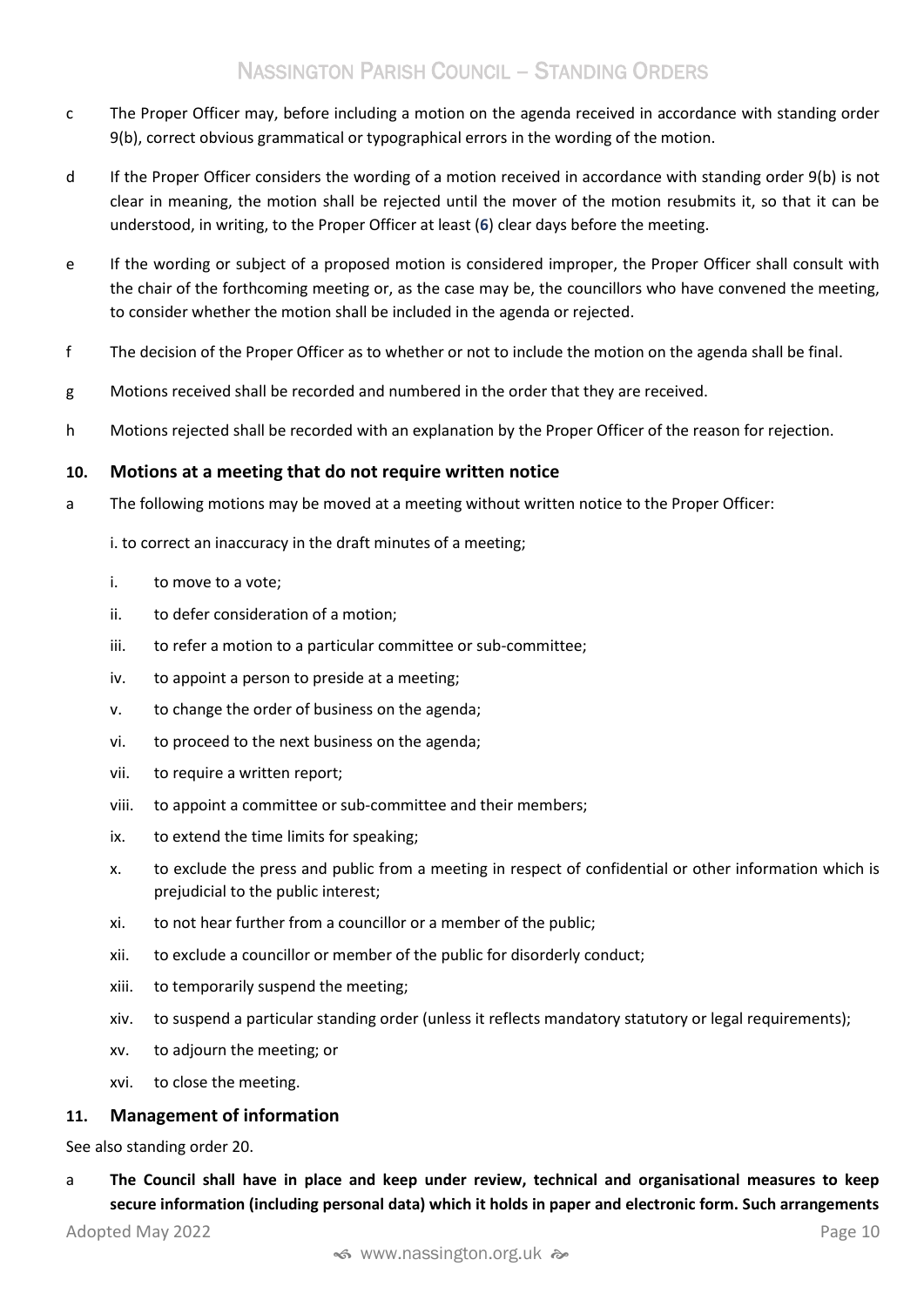**shall include deciding who has access to personal data and encryption of personal data.** 

- b **The Council shall have in place, and keep under review, policies for the retention and safe destruction of all information (including personal data) which it holds in paper and electronic form. The Council's retention policy shall confirm the period for which information (including personal data) shall be retained or if this is not possible the criteria used to determine that period (e.g. the Limitation Act 1980).**
- c **The agenda, papers that support the agenda and the minutes of a meeting shall not disclose or otherwise undermine confidential information or personal data without legal justification.**
- d **Councillors, staff, the Council's contractors and agents shall not disclose confidential information or personal data without legal justification.**

#### <span id="page-10-0"></span>**12. Draft minutes**

Full Council meetings

Committee meetings Sub-committee meetings  $\bullet$ 

- a If the draft minutes of a preceding meeting have been served on councillors with the agenda to attend the meeting at which they are due to be approved for accuracy, they shall be taken as read.
- b There shall be no discussion about the draft minutes of a preceding meeting except in relation to their accuracy. A motion to correct an inaccuracy in the draft minutes shall be moved in accordance with standing order 10(a)(i).
- c The accuracy of draft minutes, including any amendment(s) made to them, shall be confirmed by resolution and shall be signed by the chair of the meeting and stand as an accurate record of the meeting to which the minutes relate.

If the chair of the meeting does not consider the minutes to be an accurate record of the meeting to which they relate, he/she/they shall sign the minutes and include a paragraph in the following terms or to the same effect:

"The chair of this meeting does not believe that the minutes of the meeting of the  $($ ) held on [date] in respect of  $($ ) were a correct record but his/hers/ their view was not upheld by the meeting and the minutes are confirmed as an accurate record of the proceedings."

- ● d **If the Council's gross annual income or expenditure (whichever is higher) does not exceed £25,000, it shall publish draft minutes on a website which is publicly accessible and free of charge not later than one month after the meeting has taken place.**
- ●
- e Subject to the publication of draft minutes in accordance with standing order 12(e) and standing order 20(a) and following a resolution which confirms the accuracy of the minutes of a meeting, the draft minutes or recordings of the meeting for which approved minutes exist shall be destroyed.

## <span id="page-10-1"></span>**13. Code of conduct and dispensations**

See also standing order 3(u).

- a All councillors and non-councillors with voting rights shall observe the code of conduct adopted by the Council.
- b Unless he/she/they has been granted a dispensation, a councillor or non-councillor with voting rights shall withdraw from a meeting when it is considering a matter in which he/she/they has a disclosable pecuniary interest. He/she/they may return to the meeting after it has considered the matter in which he/she/they had the interest.
- c Unless he/she/they has been granted a dispensation, a councillor or non-councillor with voting rights shall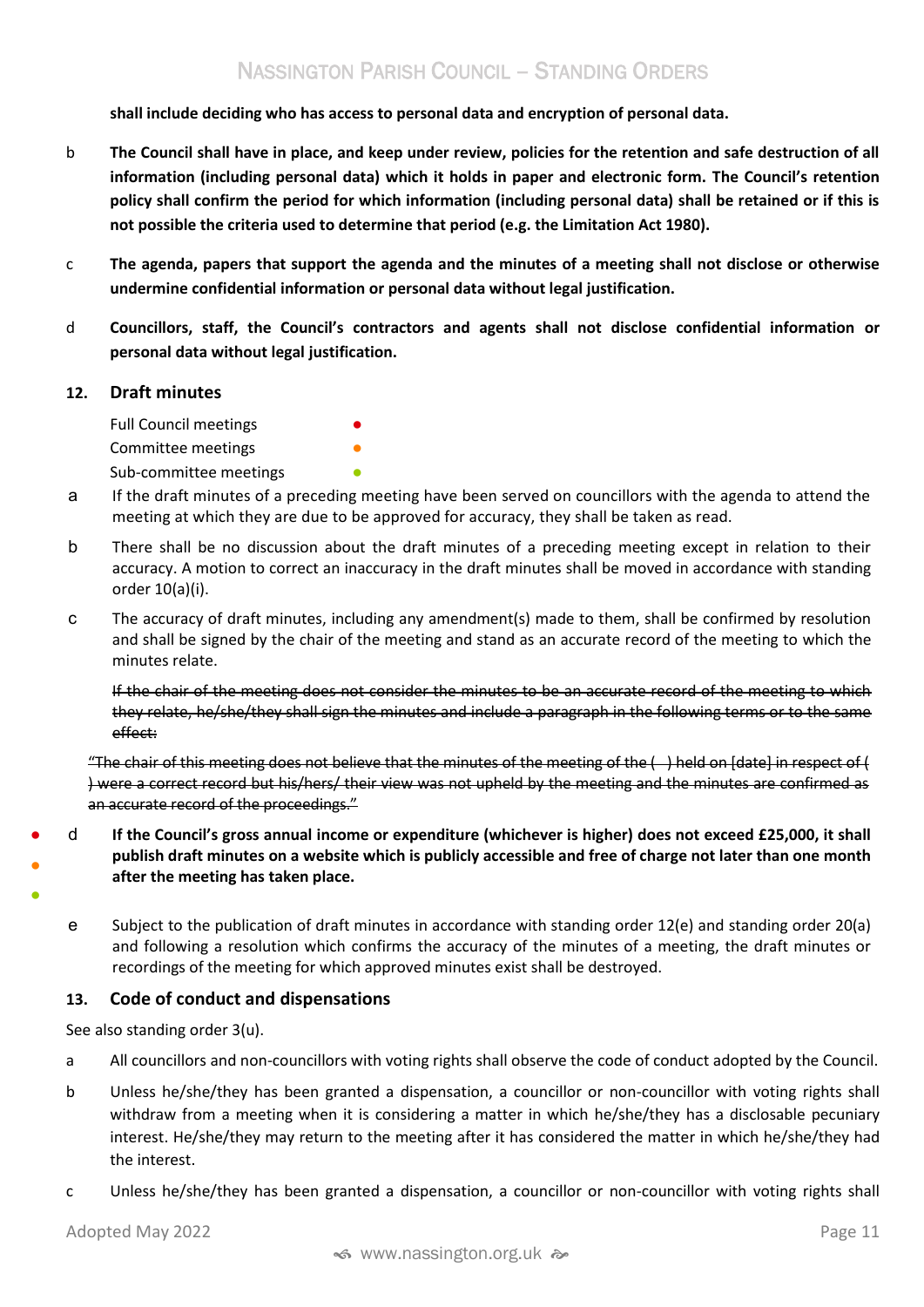withdraw from a meeting when it is considering a matter in which he/she/they has another interest if so required by the Council's code of conduct. He/she/they may return to the meeting after it has considered the matter in which he/she/they had the interest.

- d **Dispensation requests shall be in writing and submitted to the Proper Officer** as soon as possible before the meeting, or failing that, at the start of the meeting for which the dispensation is required.
- e A decision as to whether to grant a dispensation shall be made [**by the Proper Officer**] OR [by a meeting of the Council, or committee or sub-committee for which the dispensation is required] and that decision is final.
- f A dispensation request shall confirm:
	- i. the description and the nature of the disclosable pecuniary interest or other interest to which the request for the dispensation relates;
	- ii. whether the dispensation is required to participate at a meeting in a discussion only or a discussion and a vote;
	- iii. the date of the meeting or the period (not exceeding four years) for which the dispensation is sought; and
	- iv. an explanation as to why the dispensation is sought.
- g Subject to standing orders 13(d) and (f), a dispensation request shall be considered [by the Proper Officer before the meeting or, if this is not possible, at the start of the meeting for which the dispensation is required] OR [at the beginning of the meeting of the Council, or committee or sub-committee for which the dispensation is required].
- **h A dispensation may be granted in accordance with standing order 13(e) if having regard to all relevant circumstances any of the following apply:**
	- **i. without the dispensation the number of persons prohibited from participating in the particular business would be so great a proportion of the meeting transacting the business as to impede the transaction of the business;**
	- **ii. granting the dispensation is in the interests of persons living in the Council's area; or**
	- **iii. it is otherwise appropriate to grant a dispensation.**

## <span id="page-11-0"></span>**14. Code of conduct complaints**

- a Upon notification by the District or Unitary Council that it is dealing with a complaint that a councillor or noncouncillor with voting rights has breached the Council's code of conduct, the Proper Officer shall, subject to standing order 11, report this to the Council.
- b Where the notification in standing order 14(a) relates to a complaint made by the Proper Officer, the Proper Officer shall notify the Chair of Council of this fact, and the Chair shall nominate another staff member to assume the duties of the Proper Officer in relation to the complaint until it has been determined and the Council has agreed what action, if any, to take in accordance with standing order 14(d).
- c The Council may:
	- i. provide information or evidence where such disclosure is necessary to investigate the complaint or is a legal requirement;
	- ii. seek information relevant to the complaint from the person or body with statutory responsibility for investigation of the matter;

## d **Upon notification by the District or Unitary Council that a councillor or non-councillor with voting rights has**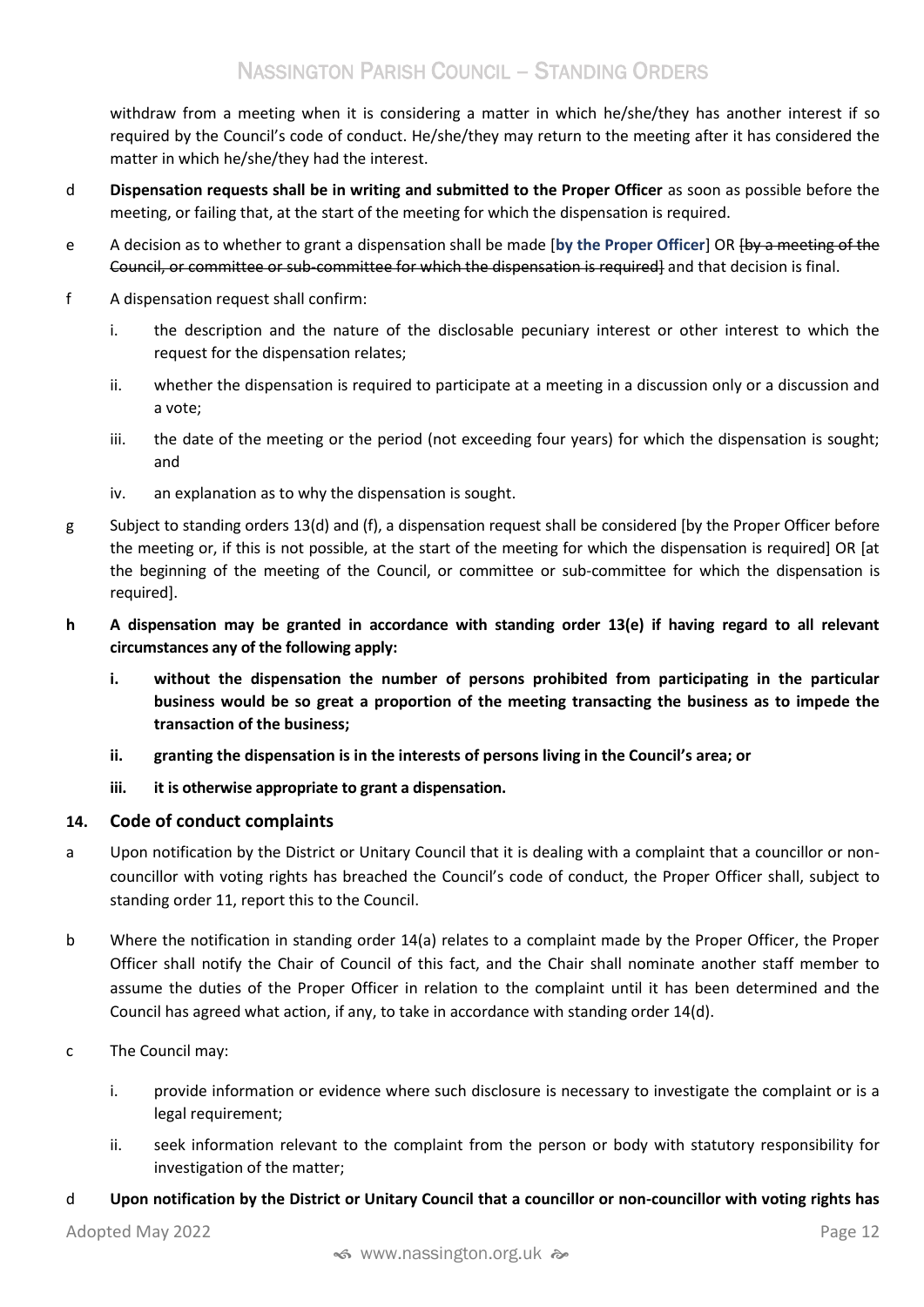**breached the Council's code of conduct, the Council shall consider what, if any, action to take against him. Such action excludes disqualification or suspension from office.**

# <span id="page-12-0"></span>**15. Proper officer**

- a The Proper Officer shall be either (i) the clerk or (ii) other staff member(s) nominated by the Council to undertake the work of the Proper Officer when the Proper Officer is absent.
- b The Proper Officer shall:
	- i. **at least three clear days before a meeting of the council, a committee** or a sub-committee**,**
		- **serve on councillors by delivery or post at their residences or by email authenticated in such manner as the Proper Officer thinks fit, a signed summons confirming the time, place and the agenda (provided the councillor has consented to service by email), and**
		- **Provide, in a conspicuous place, public notice of the time, place and agenda (provided that the public notice with agenda of an extraordinary meeting of the Council convened by councillors is signed by them).**

*See standing order 3(b) for the meaning of clear days for a meeting of a full council and standing order 3(c) for the meaning of clear days for a meeting of a committee;*

- ii. subject to standing order 9, include on the agenda all motions in the order received unless a councillor has given written notice at least (**5**) days before the meeting confirming his/hers/ their withdrawal of it;
- iii. **convene a meeting of the Council for the election of a new Chair of the Council, occasioned by a casual vacancy in his/hers/ their office;**
- iv. **facilitate inspection of the minute book by local government electors;**
- v. **receive and retain copies of byelaws made by other local authorities;**
- vi. hold acceptance of office forms from councillors;

hold a copy of every councillor's register of interests;

- vii. assist with responding to requests made under freedom of information legislation and rights exercisable under data protection legislation, in accordance with the Council's relevant policies and procedures;
- viii. liaise, as appropriate, with the Council's Data Protection Officer (if there is one);
- ix. receive and send general correspondence and notices on behalf of the Council except where there is a resolution to the contrary;
- x. assist in the organisation of, storage of, access to, security of and destruction of information held by the Council in paper and electronic form subject to the requirements of data protection and freedom of information legislation and other legitimate requirements (e.g. the Limitation Act 1980);
- xi. arrange for legal deeds to be executed;

(*see also standing order 23);*

- xii. arrange or manage the prompt authorisation, approval, and instruction regarding any payments to be made by the Council in accordance with its financial regulations;
- xiii. record every planning application notified to the Council and the Council's response to the local planning authority in a book for such purpose;
- Adopted May 2022 **Page 13** xiv. refer a planning application received by the Council to the [Chair or in his/hers/ their absence the Vice-Chair (if there is one) of the Council] OR [Chair or in his/hers/ their absence Vice-Chair (if there is one) of the  $($ ) Committee] within two working days of receipt to facilitate an extraordinary meeting if the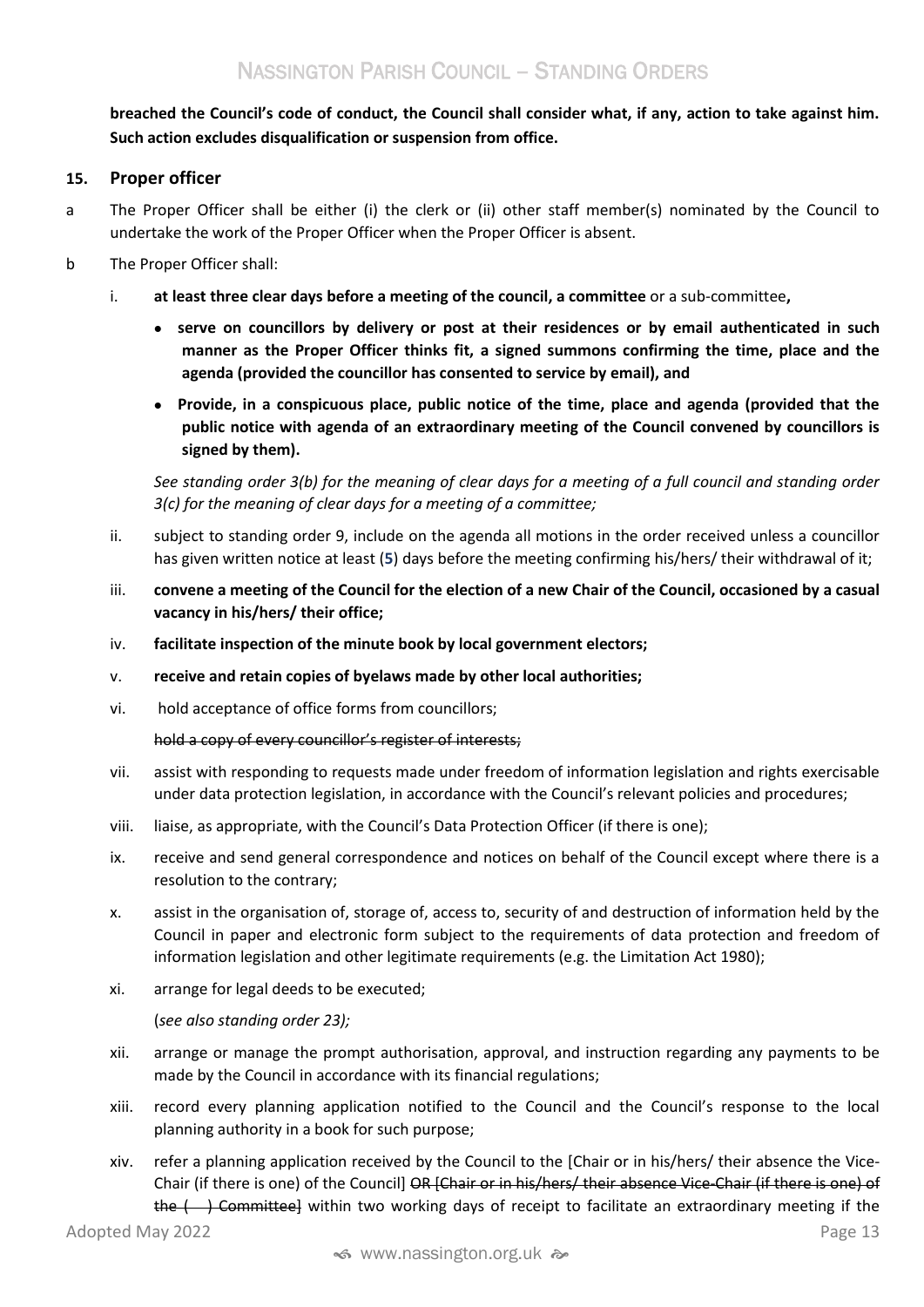nature of a planning application requires consideration before the next ordinary meeting of [the Council] OR  $\{\leftrightarrow\}$  committee];

- xv. manage access to information about the Council via the publication scheme; and
- xvi. retain custody of the seal of the Council (if there is one) which shall not be used without a resolution to that effect. (s*ee also standing order 23)*

# <span id="page-13-0"></span>**16. Responsible financial officer**

a The Council shall appoint appropriate staff member(s) to undertake the work of the Responsible Financial Officer when the Responsible Financial Officer is absent.

# <span id="page-13-1"></span>**17. Accounts and accounting statements**

- a "Proper practices" in standing orders refer to the most recent version of "Governance and Accountability for Local Councils – a Practitioners' Guide".
- b All payments by the Council shall be authorised, approved and paid in accordance with the law, proper practices and the Council's financial regulations.
- c The Responsible Financial Officer shall supply to each councillor as soon as practicable after 30 June, 30 September and 31 December in each year a statement to summarise:
	- i. the Council's receipts and payments (or income and expenditure) for each quarter;
	- ii. the Council's aggregate receipts and payments (or income and expenditure) for the year to date;
	- iii. the balances held at the end of the quarter being reported and

which includes a comparison with the budget for the financial year and highlights any actual or potential overspends.

- d As soon as possible after the financial year end at 31 March, the Responsible Financial Officer shall provide:
	- i. each councillor with a statement summarising the Council's receipts and payments (or income and expenditure) for the last quarter and the year to date for information; and
	- ii. to the Council the accounting statements for the year in the form of Section 2 of the annual governance and accountability return, as required by proper practices, for consideration and approval.
- e The year-end accounting statements shall be prepared in accordance with proper practices and apply the form of accounts determined by the Council (receipts and payments, or income and expenditure) for the year to 31 March. A completed draft annual governance and accountability return shall be presented to all councillors at least 14 days prior to anticipated approval by the Council. The annual governance and accountability return of the Council, which is subject to external audit, including the annual governance statement, shall be presented to the Council for consideration and formal approval before 30 June.

## <span id="page-13-2"></span>**18. Financial controls and procurement**

- a. The Council shall consider and approve financial regulations drawn up by the Responsible Financial Officer, which shall include detailed arrangements in respect of the following:
	- i. the keeping of accounting records and systems of internal controls;
	- ii. the assessment and management of financial risks faced by the Council;
	- iii. the work of the independent internal auditor in accordance with proper practices and the receipt of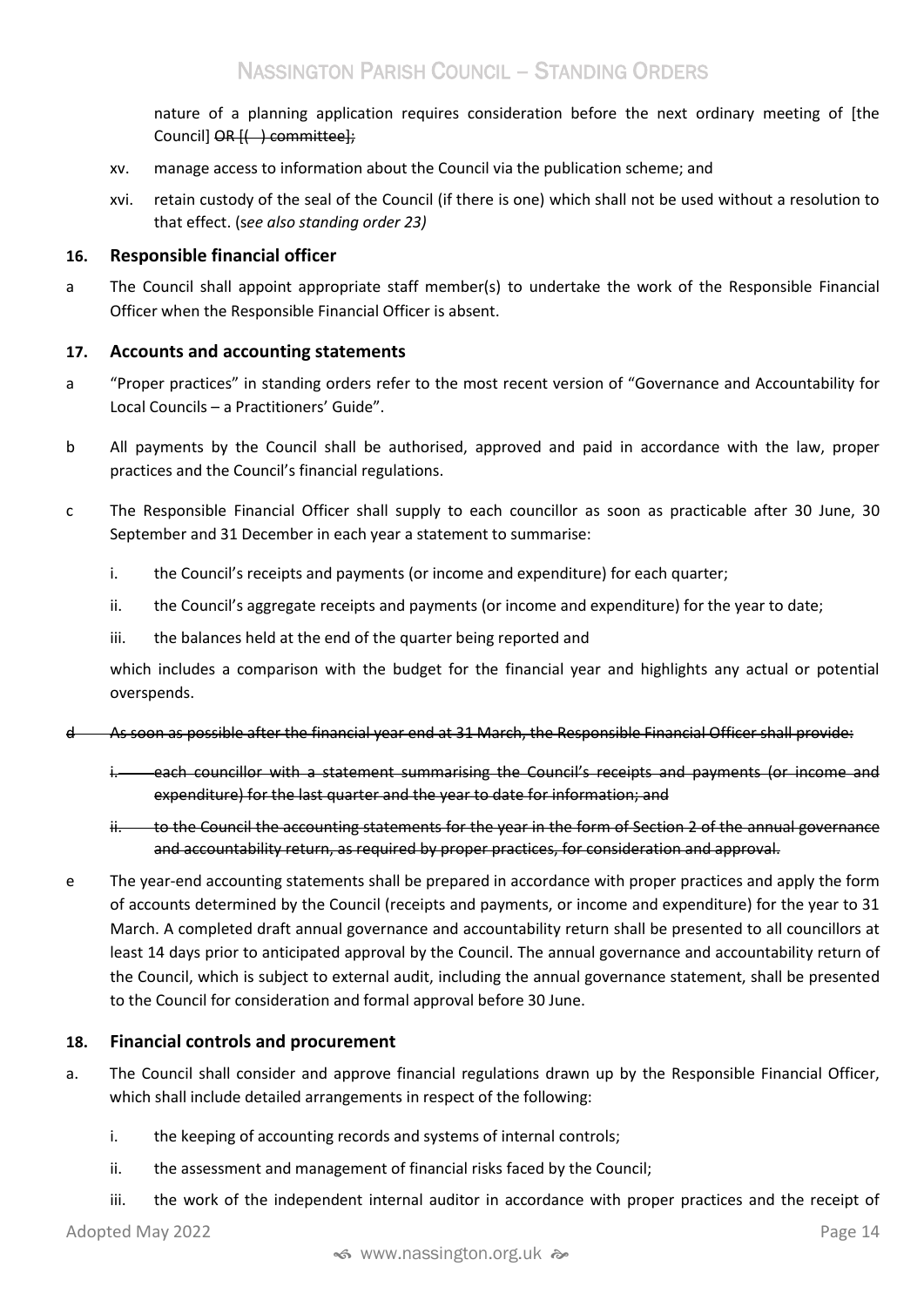regular reports from the internal auditor, which shall be required at least annually;

- iv. the inspection and copying by councillors and local electors of the Council's accounts and/or orders of payments; and
- v. whether contracts with an estimated value below **£25,000** due to special circumstances are exempt from a tendering process or procurement exercise.
- b. Financial regulations shall be reviewed regularly and at least annually for fitness of purpose.
- c. **A public contract regulated by the Public Contracts Regulations 2015 with an estimated value in excess of £25,000 but less than the relevant thresholds in standing order 18(f) is subject to Regulations 109-114 of the Public Contracts Regulations 2015 which include a requirement on the Council to advertise the contract opportunity on the Contracts Finder website regardless of what other means it uses to advertise the opportunity unless it proposes to use an existing list of approved suppliers (framework agreement).**
- d. Subject to additional requirements in the financial regulations of the Council, the tender process for contracts for the supply of goods, materials, services or the execution of works shall include, as a minimum, the following steps:
	- i. a specification for the goods, materials, services or the execution of works shall be drawn up;
	- ii. an invitation to tender shall be drawn up to confirm (i) the Council's specification (ii) the time, date and address for the submission of tenders (iii) the date of the Council's written response to the tender and (iv) the prohibition on prospective contractors contacting councillors or staff to encourage or support their tender outside the prescribed process;
	- iii. the invitation to tender shall be advertised in a local newspaper and in any other manner that is appropriate;
	- iv. tenders are to be submitted in writing in a sealed marked envelope addressed to the Proper Officer; **or submitted to a separate email address specifically for the purpose**
	- v. tenders shall be opened by the Proper Officer in the presence of at least one councillor after the deadline for submission of tenders has passed;
	- vi. tenders are to be reported to and considered by the appropriate meeting of the Council or a committee or sub-committee with delegated responsibility.
- e. Neither the Council, nor a committee or a sub-committee with delegated responsibility for considering tenders, is bound to accept the lowest value tender.
- f. **Where the value of a contract is likely to exceed the threshold specified by the Office of Government Commerce from time to time, the Council must consider whether the Public Contracts Regulations 2015 or the Utilities Contracts Regulations 2016 apply to the contract and, if either of those Regulations apply, the Council must comply with procurement rules. NALC's procurement guidance contains further details.**

# <span id="page-14-0"></span>**19. Handling staff matters**

a A matter personal to a member of staff that is being considered by a meeting of Council  $\overrightarrow{OR}$  (the  $\overrightarrow{)}$ committee] OR [the ( ) sub-committee] is subject to standing order 11.

Subject to the Council's policy regarding absences from work, the Council's most senior member of staff shall notify the chair of [the ( ) committee] OR [the ( ) sub-committee] or, if he/she/they is not available, the vicechair (if there is one) of [the ( ) committee] OR [the ( ) sub-committee] of absence occasioned by illness or other reason and that person shall report such absence to [the ( ) committee] OR [the ( ) sub-committee] at its next meeting.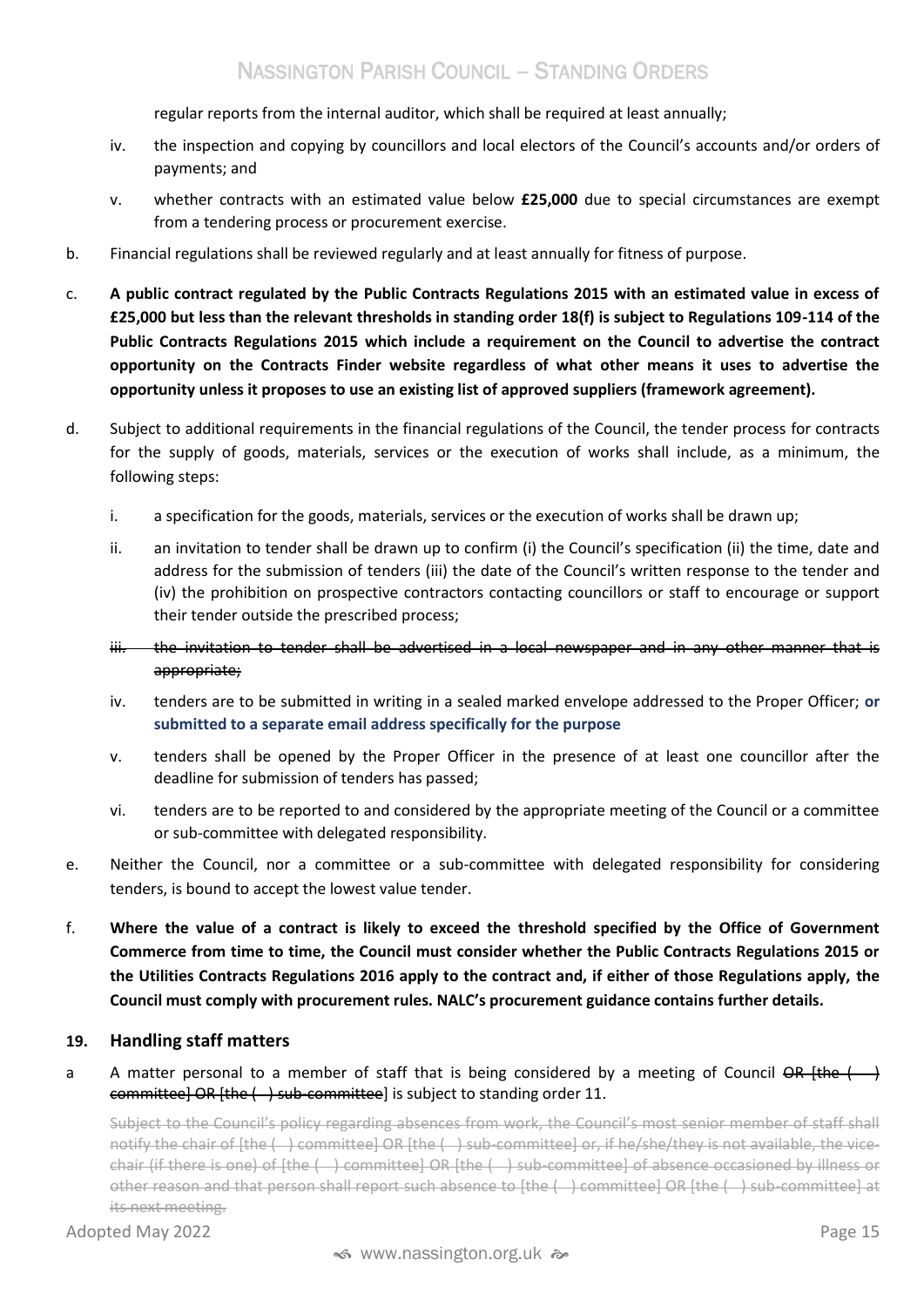The chair of [the ( ) committee] OR [the ( ) sub-committee] or in his/hers/ their absence, the vice-chair shall upon a resolution conduct a review of the performance and annual appraisal of the work of [the member of staff's job title]. The reviews and appraisal shall be reported in writing and are subject to approval by resolution by [the ( ) committee] OR [the ( ) sub-committee].

- b Subject to the Council's policy regarding the handling of grievance matters, the Council's most senior member of staff (or other members of staff) shall contact the chair of **the council** [the ( ) committee] OR [the ( ) subcommittee] or in his/hers/ their absence, the vice-chair of [the ( ) committee] OR [the ( ) sub-committee] in respect of an informal or formal grievance matter, and this matter shall be reported back and progressed by resolution of [the ( ) committee] OR [the ( ) sub-committee] **council.**
- c Subject to the Council's policy regarding the handling of grievance matters, if an informal or formal grievance matter raised by [the member of staff's job-title] relates to the chair or vice-chair of the council [the ( ) committee] OR [the ( ) sub-committee], this shall be communicated to another member of **the council** [the ( ) committee] OR [the ( ) sub-committee], which shall be reported back and progressed by resolution of [the ( ) committee] OR [the ( ) sub-committee] **the council.**
- d Any persons responsible for all or part of the management of staff shall treat as confidential the written records of all meetings relating to their performance, capabilities, grievance or disciplinary matters.
- e In accordance with standing order 11(a), persons with line management responsibilities shall have access to staff records referred to in standing order 19(f).

# <span id="page-15-0"></span>**20. Responsibilities to provide information.**

See also standing order 21.

a **In accordance with freedom of information legislation, the Council shall publish information in accordance with its publication scheme and respond to requests for information held by the Council.** 

[*If gross annual income or expenditure (whichever is higher) does not exceed £25,000*] **The Council shall publish information in accordance with the requirements of the Smaller Authorities (Transparency Requirements) (England) Regulations 2015.**

OR

[*If gross annual income or expenditure (whichever is the higher) exceeds £200,000*] **The Council, shall publish information in accordance with the requirements of the Local Government (Transparency Requirements) (England) Regulations 2015**.

## <span id="page-15-1"></span>**21. Responsibilities under data protection legislation**

Below is not an exclusive list. See also standing order 11.

- a The Council may appoint a Data Protection Officer.
- b **The Council shall have policies and procedures in place to respond to an individual exercising statutory rights concerning his/hers/ their personal data.**
- c **The Council shall have a written policy in place for responding to and managing a personal data breach.**
- d **The Council shall keep a record of all personal data breaches comprising the facts relating to the personal data breach, its effects and the remedial action taken.**
- e **The Council shall ensure that information communicated in its privacy notice(s) is in an easily accessible and available form and kept up to date.**
- f **The Council shall maintain a written record of its processing activities.**
- <span id="page-15-2"></span>**22. Relations with the press/media**
- a Requests from the press or other media for an oral or written comment or statement from the Council, its